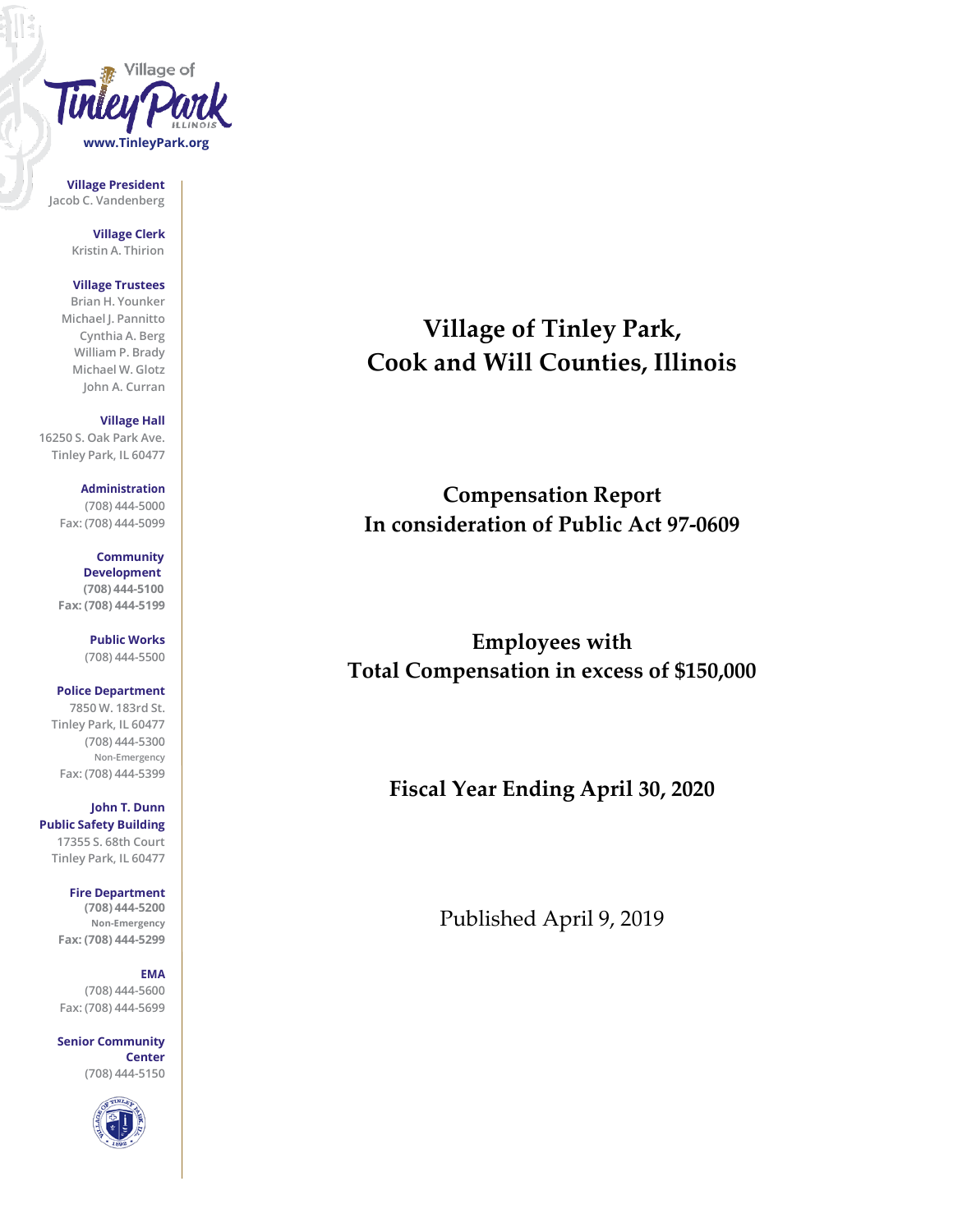

**Village President**

**Village Clerk Kristin A. Thirion**

#### **Village Trustees**

**Brian H. Younker Michael J. Pannitto Cynthia A. Berg William P. Brady Michael W. Glotz John A. Curran**

#### **Village Hall**

**16250 S. Oak Park Ave. Tinley Park, IL 60477**

> **Administration (708) 444-5000 Fax: (708) 444-5099**

**Community Development (708) 444-5100 Fax: (708) 444-5199**

> **Public Works (708) 444-5500**

#### **Police Department**

**7850 W. 183rd St. Tinley Park, IL 60477 (708) 444-5300 Non-Emergency Fax: (708) 444-5399**

**John T. Dunn Public Safety Building 17355 S. 68th Court Tinley Park, IL 60477**

> **Fire Department (708) 444-5200**

**Non-Emergency Fax: (708) 444-5299**

### **EMA**

**(708) 444-5600 Fax: (708) 444-5699**

**Senior Community Center (708) 444-5150**



## Jacob C. Vandenberg **EMPLOYEE COMPENSATION**

In August 2011 Public Act 97-0609 became law. This Act amended the Illinois Open Meetings Act and the Illinois Pension Code and requires additional disclosures to be provided by Illinois public bodies.

The Act provides that any Illinois Municipal Retirement Fund (IMRF) employer that approves an IMRF eligible employee's total compensation package equal to or in excess of \$150,000 per year must post the total compensation package at least 6 days before the approval of said compensation package or a budget. The Act requires that all IMRF employers must post information for each IMRF eligible employee having a total compensation package that exceeds \$75,000 per year within 6 days of approval of a budget.

For purposes of the Act, "Total Compensation Package" means payments by the employer to the employee for salary, health insurance, a housing allowance, a vehicle allowance, a clothing allowance, bonuses, loans, vacation days granted, and sick days granted. This definition of "Total Compensation Package" under the Act includes only items that are paid directly to the employee, and not expenses incurred by the employer for the benefit of the employee. Accordingly, expenses such as health insurance premiums, and retirement system contributions (which would also include the employer share of contributions for Social Security and Medicare) paid by the Village to companies or individuals other than the employees would not be included in the computation of the Total Compensation Package. An employee's vacation time is provided in accordance with Section 6.6 of the Village of Tinley Park Personnel Manual and is included within the salary for the position and is not an additional compensation benefit. The Village does not provide employees sick days. Under the provisions of the Act, the Village is only required to provide disclosure for employees participating in the IMRF pension system with Total Compensation greater than \$150,000.

Following the definition of Total Compensation Package as provided in the Act, the Village of Tinley Park has only four employees subject to the \$150,000 separate disclosure requirements of the Act.

However, the Village is providing the attached list of employee positions whose Total Compensation Package exceeds \$150,000, **inclusive of such other costs incurred and paid by the Village that benefit the employee. This exceeds the disclosure requirement of the Act**. All employees meeting this benchmark, including those covered by other pension or retirement systems other than IMRF, are also included. The information within this report is on a projected basis for the fiscal year beginning May 1, 2019 and ending April 30, 2020 based on information currently available.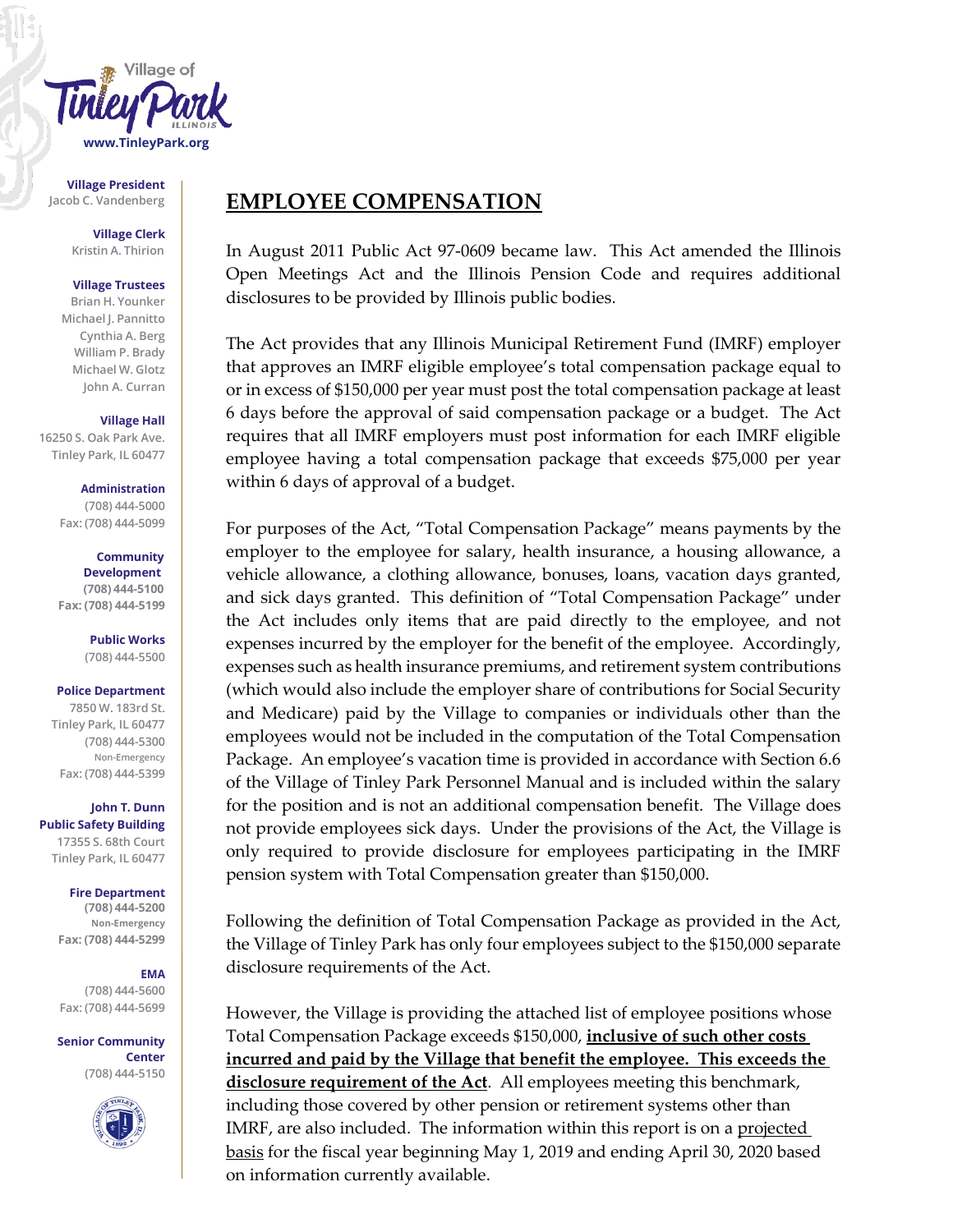# **Village of Tinley Park, Illinois Employee Compensation April 30, 2019**

| Name                       | <b>Position</b>                | <b>Salary</b>  | Other | Retire/               | <b>Health</b>            | Other | <b>Total</b>                 | Provided       |
|----------------------------|--------------------------------|----------------|-------|-----------------------|--------------------------|-------|------------------------------|----------------|
|                            |                                |                | Comp  |                       | <b>Pension Insurance</b> |       | <b>Benefits Compensation</b> | <b>Vehicle</b> |
| NIEMEYER, DAVID            | <b>VILLAGE MANAGER</b>         | 194,837 4,200  |       | 39,867                | 9,033                    | 152   | 248,089                      | X              |
| <b>FARICELLI, CHARLES</b>  | DEPUTY POLICE CHIEF            | 146,051 10,499 |       | 63,168                | 27,519                   | 140   | 247,378                      | X              |
| WALSH, MATTHEW             | POLICE CHIEF                   | 152,767        | 0     | 61,641                | 21,498                   | 152   | 236,058                      | X              |
| TENCZA, STANLEY            | <b>COMMANDER</b>               | 140,274 4,260  |       | 58,320                | 27,519                   | 140   | 230,513                      |                |
| UNFILLED,                  | COMMANDER                      | 144,040        | 0     | 58,120                | 27,519                   | 140   | 229,819                      |                |
| <b>WORKOWSKI, KEVIN</b>    | <b>DIRECTOR-PUBLIC WORKS</b>   | 159,632 5,640  |       | 33,104                | 27,519                   | 152   | 226,047                      | X              |
| CAMPBELL, ANTHONY          | <b>COMMANDER</b>               | 140,274 4,980  |       | 58,610                | 18,535                   | 140   | 222,539                      |                |
| DEVINE, WILLIAM            | SERGEANT - INVESTIGATIONS      | 120,607 14,693 |       | 54,594                | 27,824                   | 129   | 217,847                      | x              |
| ST. JOHN, PATRICK          | SERGEANT                       | 120,607 12,847 |       | 53,849                | 27,824                   | 129   | 215,256                      | X              |
| PERSHA, DARREN             | SERGEANT                       | 120,607 12,847 |       | 53,849                | 27,824                   | 129   | 215,256                      | X              |
| <b>BUTLER, CHRISTOPHER</b> | SERGEANT                       | 120,607 12,847 |       | 53,849                | 27,824                   | 129   | 215,256                      | X              |
| SULLIVAN, KEITH            | SERGEANT                       | 120,607 12,127 |       | 53,558                | 27,824                   | 129   | 214,245                      | X              |
| <b>BISHOP, BRYAN</b>       | SERGEANT                       | 120,607 12,127 |       | 53,558                | 27,824                   | 129   | 214,245                      | X              |
| DIORIO, BOB                | SERGEANT                       | 120,607 11,407 |       | 53,268                | 27,824                   | 129   | 213,235                      | X              |
| BETTENHAUSEN, BRAD         | TREASURER/FINANCE DIRECTOR     | 157,272 2,340  |       | 31,970                | 9,033                    | 152   | 200,768                      |                |
| CARR, PATRICK              | ASST. VILLAGE MANAGER ADMIN    | 141,765 4,200  |       | 29,237                | 17,786                   | 152   | 193,141                      | x              |
| ROCKAITIS, RANDALL         | SERGEANT                       | 106,174 11,429 |       | 47,453                | 27,824                   | 129   | 193,009                      | X              |
| REEDER, FOREST             | FIRE SERVICES ADMINISTRATOR    | 152,767        | 0     | 30,599                | 9,033                    | 152   | 192,551                      | X              |
| RAINS, SCOTT               | PATROL OFFICER - CANINE        | 100,502 16,229 |       | 47,101                | 27,824                   | 117   | 191,774                      |                |
| MITTELMAN, JONATHAN        | SERGEANT                       | 106,174 10,011 |       | 46,880                | 27,824                   | 129   | 191,018                      | X              |
| UNFILLED,                  | ADMINISTRATIVE SERGEANT        | 113,785 10,357 |       | 50,091                | 13,912                   | 129   | 188,274                      |                |
| DAJANI, OSAMAH             | PATROL OFFICER - INVESTIGATOR  | 100,502 13,002 |       | 45,799                | 27,824                   | 117   | 187,244                      | X              |
| VIOLETTO JR, RAYMOND       | PATROL OFFICER - INVESTIGATOR  | 100,502 12,042 |       | 45,411                | 27,824                   | 117   | 185,897                      | X              |
| DAVISSON, ROGER            | PATROL OFFICER - TAC UNIT      | 100,502 11,562 |       | 45,218                | 27,824                   | 117   | 185,223                      | X              |
| URBANSKI, JOHN             | <b>ASST DIR PUBLIC WORKS</b>   | 137,552 4,860  |       | 28,525                | 13,895                   | 152   | 184,984                      | х              |
| RIORDAN, DANIEL            | DEPUTY FIRE CHIEF              | 127,799 3,000  |       | 26,199                | 27,519                   | 152   | 184,669                      | X              |
| STOINER, JASON             | PATROL OFFICER                 | 100,502 11,155 |       | 45,054                | 27,824                   | 117   | 184,653                      | X              |
| ROBERTS, STEVEN            | PATROL OFFICER                 | 100,502 11,155 |       | 45,054                | 27,824                   | 117   | 184,653                      | X              |
| DWYER, DOUGLAS             | PATROL OFFICER                 | 100,502 10,435 |       | 44,763                | 27,824                   | 117   | 183,643                      | X              |
| WOOD, BRIAN                | PATROL OFFICER                 | 100,502 10,435 |       | 44,763                | 27,824                   | 117   | 183,643                      | x              |
| ZYLKA, MATTHEW             | PATROL OFFICER - INVESTIGATOR  | 100,502 10,435 |       | 44,763                | 27,824                   | 117   | 183,643                      | X              |
| GRABS, WILLIAM             | PATROL OFFICER - SCHOOL RESOUR | 100,502 10,362 |       | 44,734                | 27,824                   | 117   | 183,539                      | X              |
| JENNINGS, PETERSON         | PATROL OFFICER                 | 100,502 9,715  |       | 44,473                | 27,824                   | 117   | 182,632                      | X              |
| SCHMIDT, DAVID             | PATROL OFFICER                 | 100,502 9,715  |       | 44,473                | 27,824                   | 117   | 182,632                      | X              |
| <b>BONAREK, MELISSA</b>    | SERGEANT                       | 106,174 10,813 |       | 47,204                | 17,984                   | 129   | 182,304                      | X              |
| DORIAN, DAVID              | PATROL OFFICER                 | 100,502 9,250  |       | 44,285                | 27,824                   | 117   | 181,979                      | x              |
| MIDDLETON, ZACHARY         | PATROL OFFICER                 | 100,502 8,825  |       | 44,114                | 27,824                   | 117   | 181,383                      | X              |
| VEGA JR, JOSE              | PATROL OFFICER                 | 100,502 8,515  |       | 43,989                | 27,824                   | 117   | 180,948                      | X              |
| HILL, KENNETH              | PATROL OFFICER                 | 100,502 11,875 |       | 45,344                | 21,737                   | 117   | 179,576                      | X              |
| MONTALBANO, BURTON         | PATROL OFFICER                 | 100,502 11,875 |       | 45,344                | 21,737                   | 117   | 179,576                      | X              |
| ADAMSKI, RICHARD           | PATROL OFFICER                 | 100,502 11,875 |       | 45,344                | 21,472                   | 117   | 179,312                      | X              |
| <b>BOLING, JOHN</b>        | PATROL OFFICER - INVESTIGATOR  | 100,502 13,722 |       | 46,089                | 18,740                   | 117   | 179,171                      | X              |
| SCHMECKPEPER, GREGORY      | PATROL OFFICER                 | 100,502 11,155 |       | 45,054                | 21,737                   | 117   | 178,566                      | X              |
| HORBACZEWSKI, KEVIN        | PATROL OFFICER                 | 100,502 10,435 |       | 44,763                | 21,737                   | 117   | 177,555                      | X              |
| TRINIDAD, HEATHER          | PATROL OFFICER - INVESTIGATOR  | 100,502 12,882 |       | 45,750                | 17,984                   | 117   | 177,235                      | X              |
| MULQUEENY, KELLY           | STREET SUPERINTENDENT          | 127,683 3,960  |       | 26,368                | 18,535                   | 140   | 176,686                      | x              |
| <b>BORROWDALE, RUSSELL</b> | PATROL OFFICER - TAC UNIT      | 100,502 12,282 |       | 45,508                | 17,984                   | 117   | 176,393                      | X              |
| LONDON, SONNY              | PATROL OFFICER                 | 100,502 12,282 |       | 45,508                | 17,984                   | 117   | 176,393                      | X              |
| POULOS, TIMOTHY            | PATROL OFFICER - INVESTIGATOR  | 100,502 11,562 |       | 45,218                | 18,740                   | 117   | 176,139                      | X              |
| JARDINE, JEFFREY           | PATROL OFFICER                 | 100,502 11,875 |       | 45,344                | 17,984                   | 117   | 175,823                      | X              |
| MONDT, FREDERICK           | PATROL OFFICER                 | 100,502 11,254 |       | 45,094                | 18,740                   | 117   | 175,707                      | x              |
| SHERVINO, ROBERT           | PATROL OFFICER                 | 100,502 11,155 |       | 45,054                | 17,984                   | 117   | 174,813                      | X              |
| ROSILLO, RUDY              | PATROL OFFICER                 | 100,502 10,435 |       | 44,763                | 18,740                   | 117   | 174,559                      | X              |
| HRUBY, RYAN                | PATROL OFFICER                 | 100,502 9,715  |       | 44,473                | 18,740                   | 117   | 173,548                      | X              |
| SANCHEZ, LAURA             | PATROL OFFICER                 | 100,502 9,715  |       | 44,473                | 17,984                   | 117   | 172,792                      | X              |
| ZEMAITIS, COLBY            | <b>VILLAGE ENGINEER</b>        | 120,349        | 0     | 24,106                | 27,519                   | 117   | 172,091                      |                |
| LANGE, AMY                 | PATROL OFFICER                 | 100,502 7,795  |       | 43,698                | 17,984                   | 117   | 170,097                      | x              |
| SZYMUSIAK, BRYAN           | PATROL OFFICER                 | 100,502 7,795  |       | 43,698                | 17,984                   | 117   | 170,097                      | X              |
| HOBAN, PATRICK             | ECONOMIC DEVELOPMENT MANAGER   | 116,854        | 0     | 23,406                | 27,519                   | 140   | 167,919                      |                |
| QUINN, JIMMY               | FOREMAN-STREET                 | 115,087        | 1,260 | 23,304                | 27,519                   | 129   | 167,299                      |                |
| UNFILLED,                  | COMMUNITY DEVELOPMENT DIRECTOR | 116,000        | 0     | 23,235                | 27,519                   | 117   | 166,870                      |                |
| <b>KROTSER, BRIAN</b>      | PATROL OFFICER                 |                |       | 100,502 13,007 45,801 | 7,128                    | 117   | 166,555                      | X              |
| <b>BONAREK, JOHN</b>       | PATROL OFFICER - INVESTIGATOR  |                |       | 100,502 11,082 45,024 | 9,133                    | 117   | 165,858                      |                |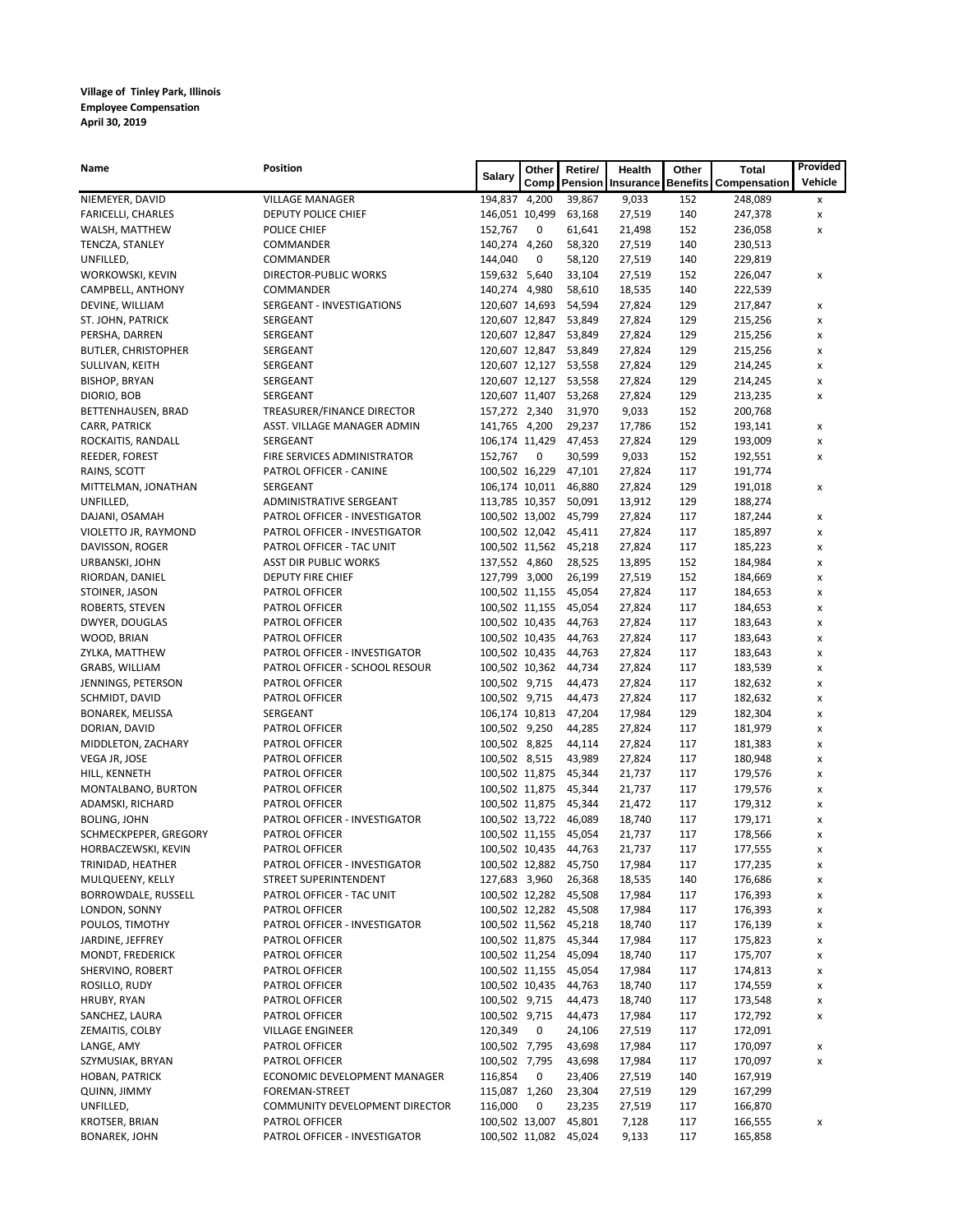**Village of Tinley Park, Illinois Employee Compensation April 30, 2019**

| <b>Name</b>             | <b>Position</b>            |                | Other        | Retire/ | <b>Health</b> | Other | Total                                                | Provided |
|-------------------------|----------------------------|----------------|--------------|---------|---------------|-------|------------------------------------------------------|----------|
|                         |                            | <b>Salary</b>  |              |         |               |       | Comp   Pension   Insurance   Benefits   Compensation | Vehicle  |
| <b>BARDEN, TROY</b>     | PATROL OFFICER             | 100,502 10,435 |              | 44,763  | 9,133         | 117   | 164,952                                              | x        |
| HASAN, FADI             | PATROL OFFICER             | 100,502 10,435 |              | 44,763  | 9,133         | 117   | 164,952                                              | x        |
| THOMAS, MICHAEL         | <b>IT MANAGER</b>          | 121,463        | $\mathbf{0}$ | 24,329  | 18,535        | 117   | 164,443                                              |          |
| <b>GRAVES, TIMOTHY</b>  | PATROL OFFICER             | 100,502        | 9,715        | 44,473  | 9,133         | 117   | 163,941                                              | x        |
| PORCARO, RICHARD        | PATROL OFFICER             | 100,502 9,715  |              | 44,473  | 9,133         | 117   | 163,941                                              | x        |
| GAWRON, SEAN            | PATROL OFFICER             | 100,502 9,715  |              | 44,473  | 9,133         | 117   | 163,941                                              | x        |
| STAMBAUGH, KYLE         | PATROL OFFICER             | 88,478         | 8,115        | 38,975  | 27,824        | 117   | 163,509                                              | x        |
| HARMON JR, MICHAEL      | PATROL OFFICER             | 88,478         | 8,115        | 38,975  | 27,824        | 117   | 163,509                                              | x        |
| L'AMAS, JASON           | PATROL OFFICER             | 94,320         | 8,397        | 41,446  | 18,740        | 117   | 163,020                                              | x        |
| O'DWYER, DANIEL         | PATROL OFFICER             | 94,320         | 8,397        | 41,446  | 18,740        | 117   | 163,020                                              | X        |
| TRINIDAD, ANTHONY       | PATROL OFFICER             | 100,502        | 8,995        | 44,182  | 9,133         | 117   | 162,931                                              | x        |
| QUINN, DANNY            | <b>HEAD MECHANIC</b>       | 108,434        | 1,260        | 21,972  | 27,519        | 129   | 159,313                                              |          |
| ZONSIUS, MICHAEL        | <b>ASSISTANT TREASURER</b> | 128,986        | 864          | 26,009  | 0             | 129   | 155,988                                              |          |
| VAN SCHOUWEN, VINCE     | PATROL OFFICER             | 83,041         | 7,852        | 36,675  | 27,824        | 117   | 155,510                                              | x        |
| ROBINSON, KYLE          | PATROL OFFICER             | 83,041         | 6,412        | 36,094  | 27,824        | 117   | 153,489                                              | x        |
| GALATI, DAVID           | FOREMAN-ELECTRIC           | 102,234        | 2,340        | 20,946  | 27,519        | 129   | 153,168                                              |          |
| <b>GROSSI, STEVEN</b>   | FOREMAN-STREET             | 102,234        | 2,340        | 20,946  | 27,519        | 129   | 153,168                                              |          |
| MAIOLO, DENISE          | HUMAN RESOURCE DIRECTOR    | 120,349        | $\mathbf 0$  | 24,106  | 6,963         | 140   | 151,559                                              |          |
| <b>CLEMMER, STEPHEN</b> | LEAD COMPUTER TECHNICIAN   | 100,652 2,340  |              | 20,629  | 27,519        | 117   | 151,257                                              |          |